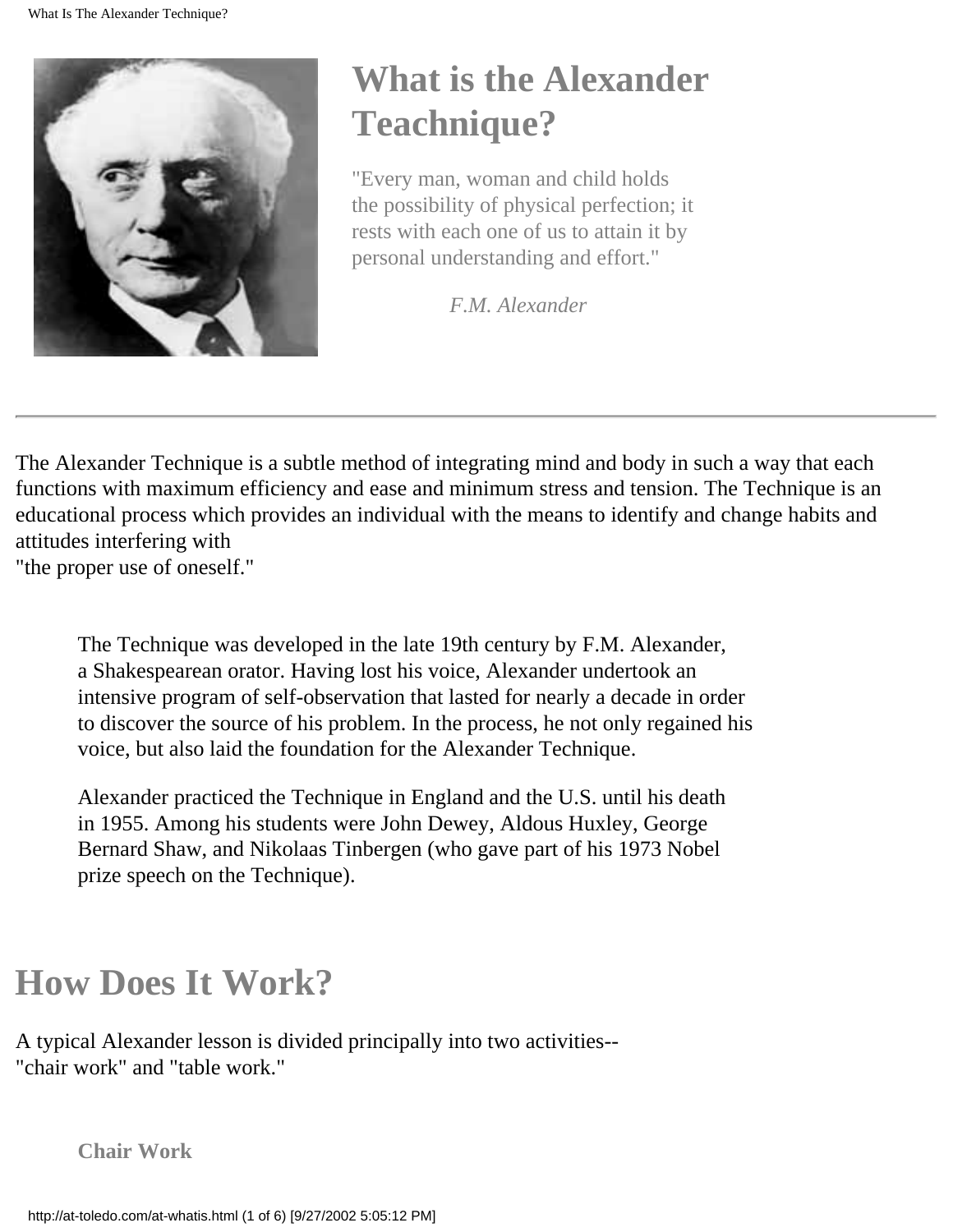The Technique uses the action of repeatedly sitting in a chair and then standing as a way to gain awareness of and eventually correct movement and postural habits. Since sitting and standing are among our most frequent activities, they serve as the foundation of the Technique.

During this portion of the lesson, the teacher generally guides the student in and out of the chair, providing the student with the experience of movement which is effortless and tension-free. Together, the teacher and student learn to stop or, as Alexander called it, "inhibit," habitual responses to the stimulus of either sitting or standing. By stopping for a moment before the action takes place, the teacher and student have time to use reasoning powers to asses which is the most efficient and appropriate way to perform the action of either sitting or standing.

Chair work allows students to learn what it is they do when moving. Special attention is paid to the relationship between the head, neck and the rest of the back, the relationship which Alexander noticed as primary in the performance of all movements.

Alexander spoke of chair work as follows:

Boiled down, it all comes to inhibiting a particular reaction to a given stimulus—but no one will see it that way. They will see it as getting in and out of a chair the right way. It is nothing of the kind. It is that a pupil decides what he will, or will not, consent to.

Chair work is thus the basis for the students learning how s/he moves in any activity. Once awareness is gained in this single activity, the student acquires the power to control all reflexes in order to direct the body the self—in a coordinated and balanced way.

#### **Table Work**

The other part of a lesson involves "table work." Students lie on their backs with feet flat and knees bent in what is know as the semi-supine position, or the rest position. The teacher is encouraged to inhibit tension and remain alert. It is during this part of the lesson that the student becomes quiet to the external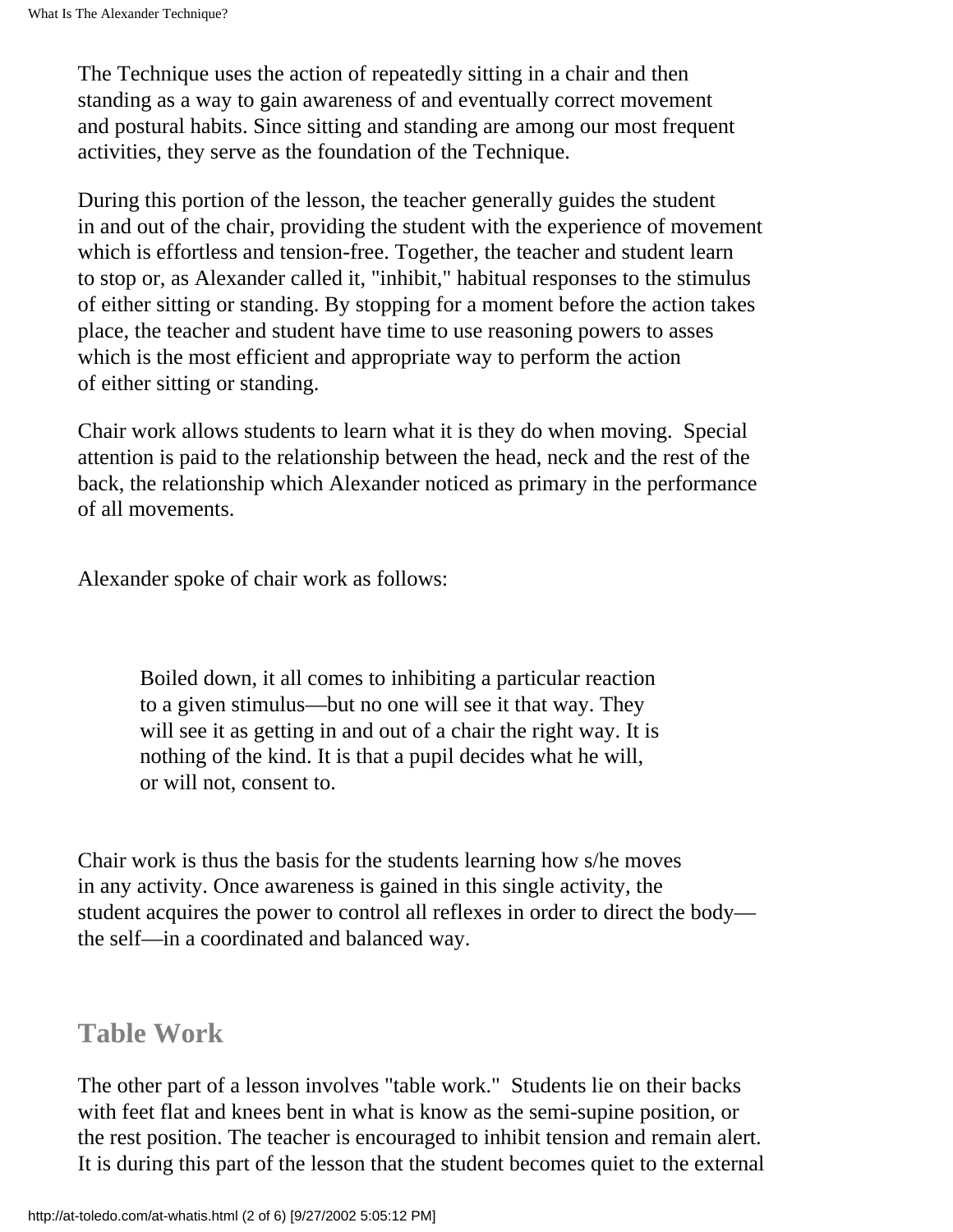world so that s/he may give full attention to the self.

Table work is an effective complement to chair work since gravity has less influence on body movement and habits. It is a time when students may reflect upon their habitual patterns of movement but without the active demands of movement.

#### **Why Are Sessions Called Lessons?**

The Alexander Technique, unlike other "body work", emphasizes learning. It does not attempt to "fix" a particular problem but rather to re-educate. Its focus is not on the particular but rather on the whole movement. The Technique encourages an experiential way of learning—including intuitive, sensory, and other non-cerebral ways of acquiring knowledge—so as to master new skills in the art of movement.

#### **What Are The Benefits?**

The Technique gives the individual an improved sense of well-being. Students enjoy:

- **Increased relaxation and coordination**
- **Ease of movement**
- **Heightened muscle strength**
- **Increased flexibility**
- **Enhanced equilibrium**
- **Decreased physical tension**
- **Reduced stress**
- **Improved sensory awareness**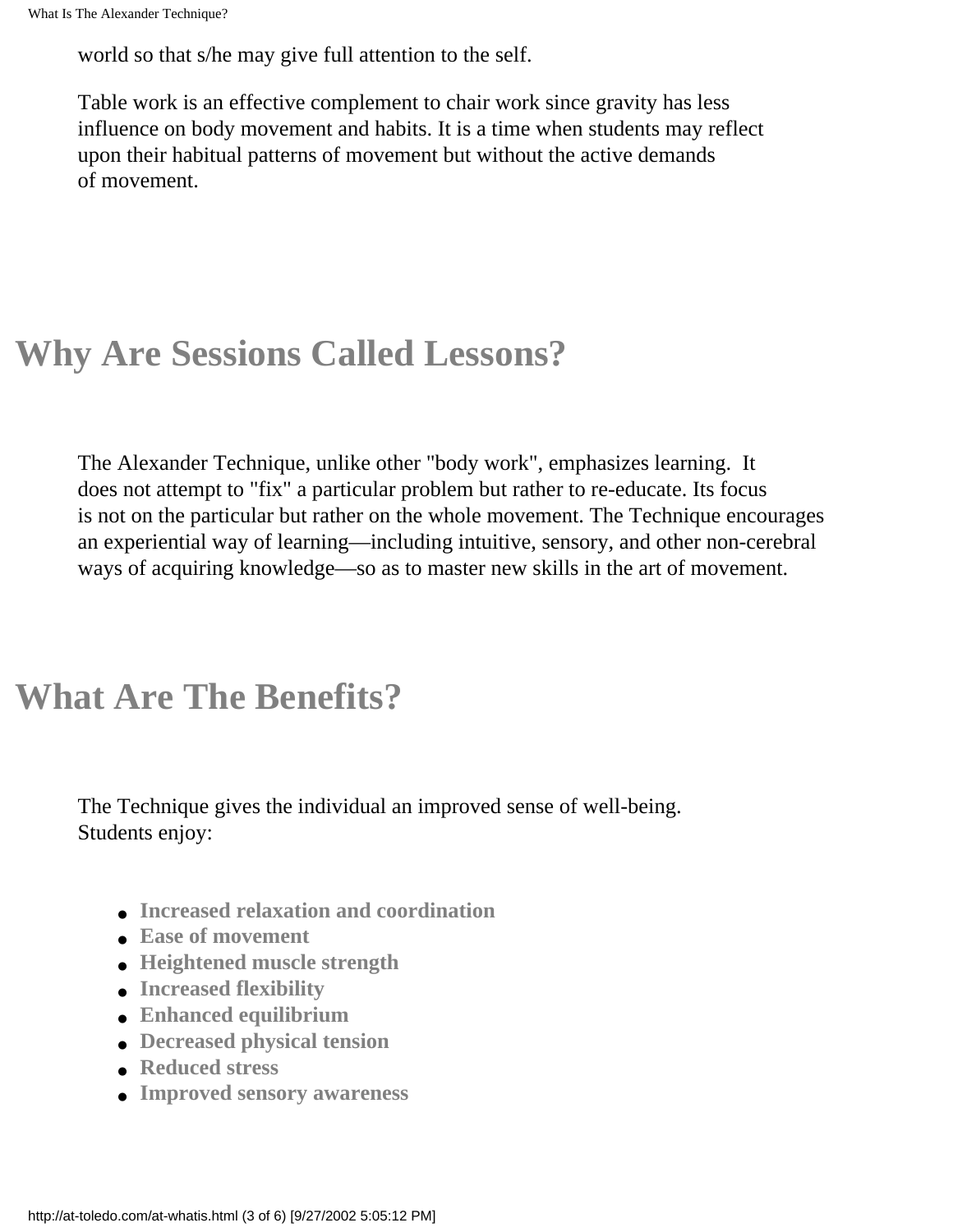The rewards can be deep and far-reaching. Students often achieve greater control over themselves and the events in their daily lives. They cultivate an increase in powers of observation and develop a much sharper sense of awareness.

#### **How Long Does It Take**

As with the learning of any skill, such as the learning of a musical instrument, the process demands commitment on the parts of both teacher and student. Alexander prescribed a minimum course of 30 lessons, a period he thought necessary to acquire the basic principles of the Technique. The length of time necessary, though, depends greatly on how much misuse the body has already received and how severe the problems are before the lessons begin.

Lessons last approximately 30 - 45 minutes and are conducted on a oneto-one basis.

### **Who Can Benefit From The Alexander Technique?**

Those who can benefit from the Alexander Technique include individuals seeking lasting relief from any of the following physical problems: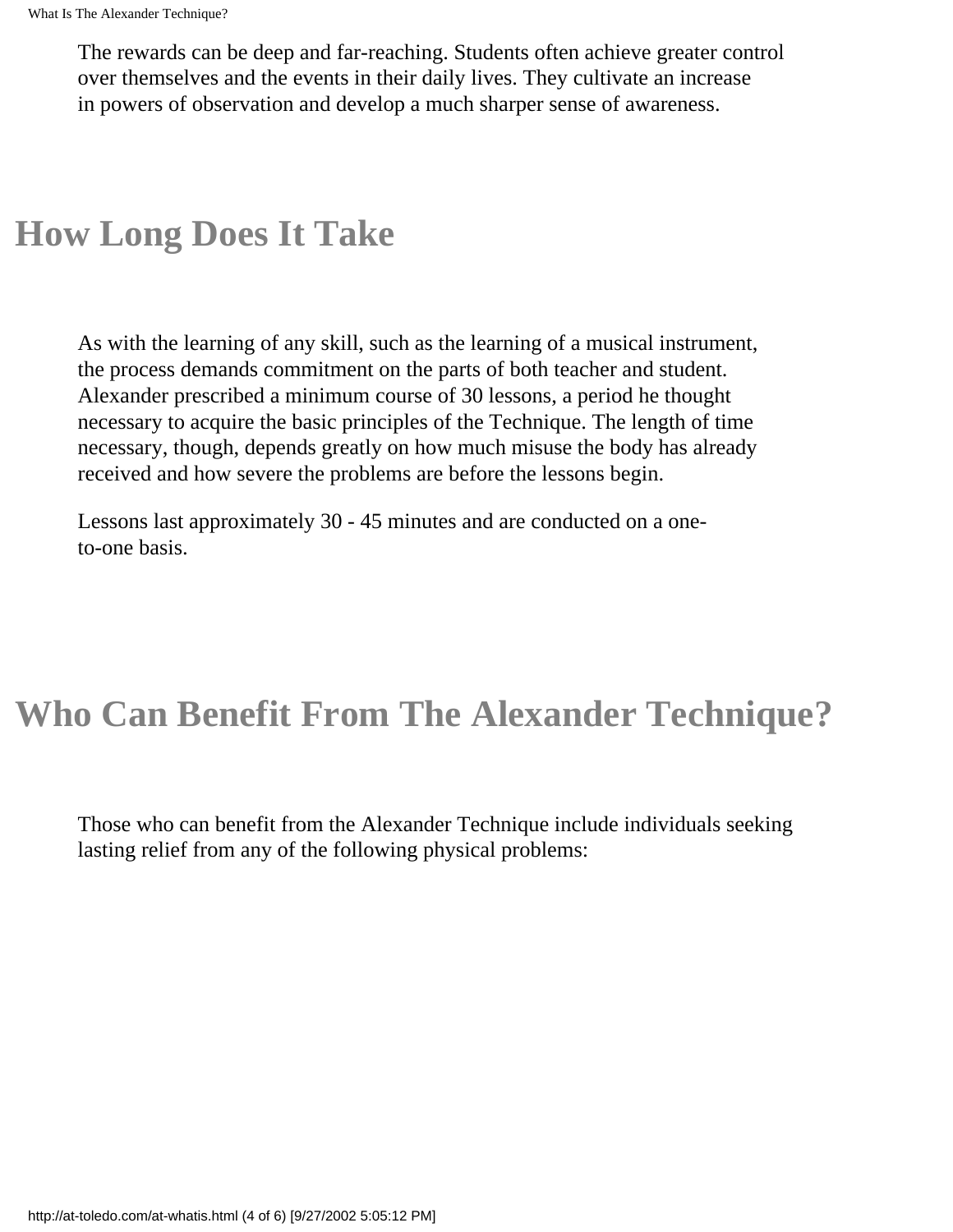- **Lower Back Pain**
- **Neck Pain**
- **Shoulder Pain**
- **Tension Headaches**
- **Chronic Muscle Tension**
- **Knee Pain**
- **Hip Pain Fatigue**
- **Whiplash**
- **Shortness of Breath**
- **Certain Arthritic Conditions**
- **Dowager's Hump**
- **Scoliosis**
- **Sway-Back**
- **Carpal Tunnel Syndrome**

# **Who Else Can Benefit?**

Others who can greatly benefit from the Alexander Technique include: People whose occupations can cause poor postural habits such as:

- **dentists**
- **carpenters**
- **computer operators**

People who must use their bodies with maximum efficiency such as:

- **musicians**
- **dancers**
- **singers**
- **actors**
- **golfers**
- **tennis players**
- **weightlifters**

People who are experiencing new aches and pains due to: